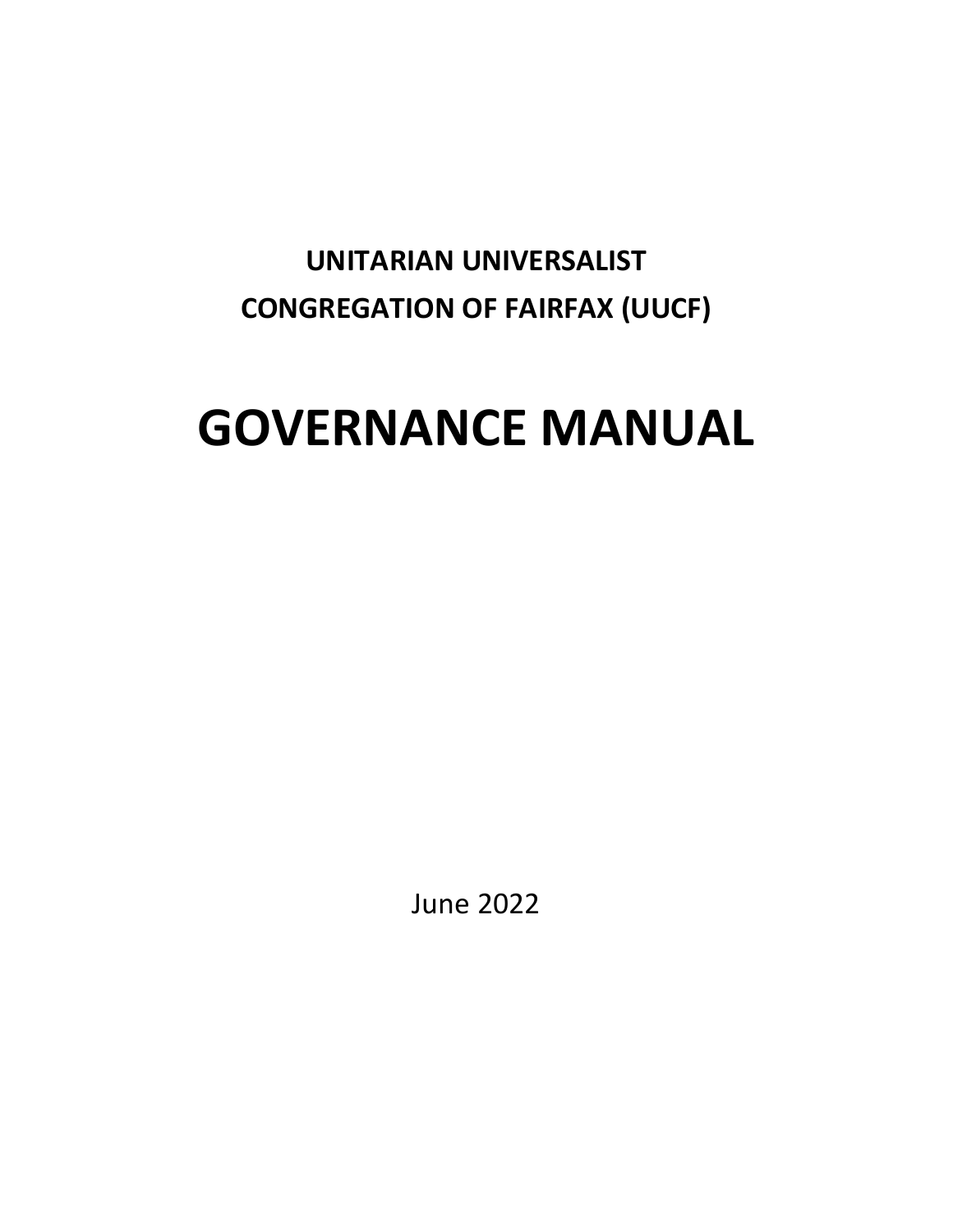# **TABLE OF CONTENTS**

| $\mathbf{I}$ . | -1                                            |                |
|----------------|-----------------------------------------------|----------------|
| II.            | $\overline{1}$                                |                |
| III.           | <b>UUCF's Mission</b>                         | 2              |
| IV.            | <b>UUCF's Vision</b>                          | $\overline{2}$ |
| V.             | 3                                             |                |
| VI.            | <b>Coordinating Team</b>                      | 8              |
|                | <b>VII.</b> Financial Policies                | 14             |
|                | VIII. Anti-Racism, Anti-Oppression Commitment | 16             |
| IX.            | <b>Policy-making Guidelines</b>               | 17             |

**Appendix: Change History**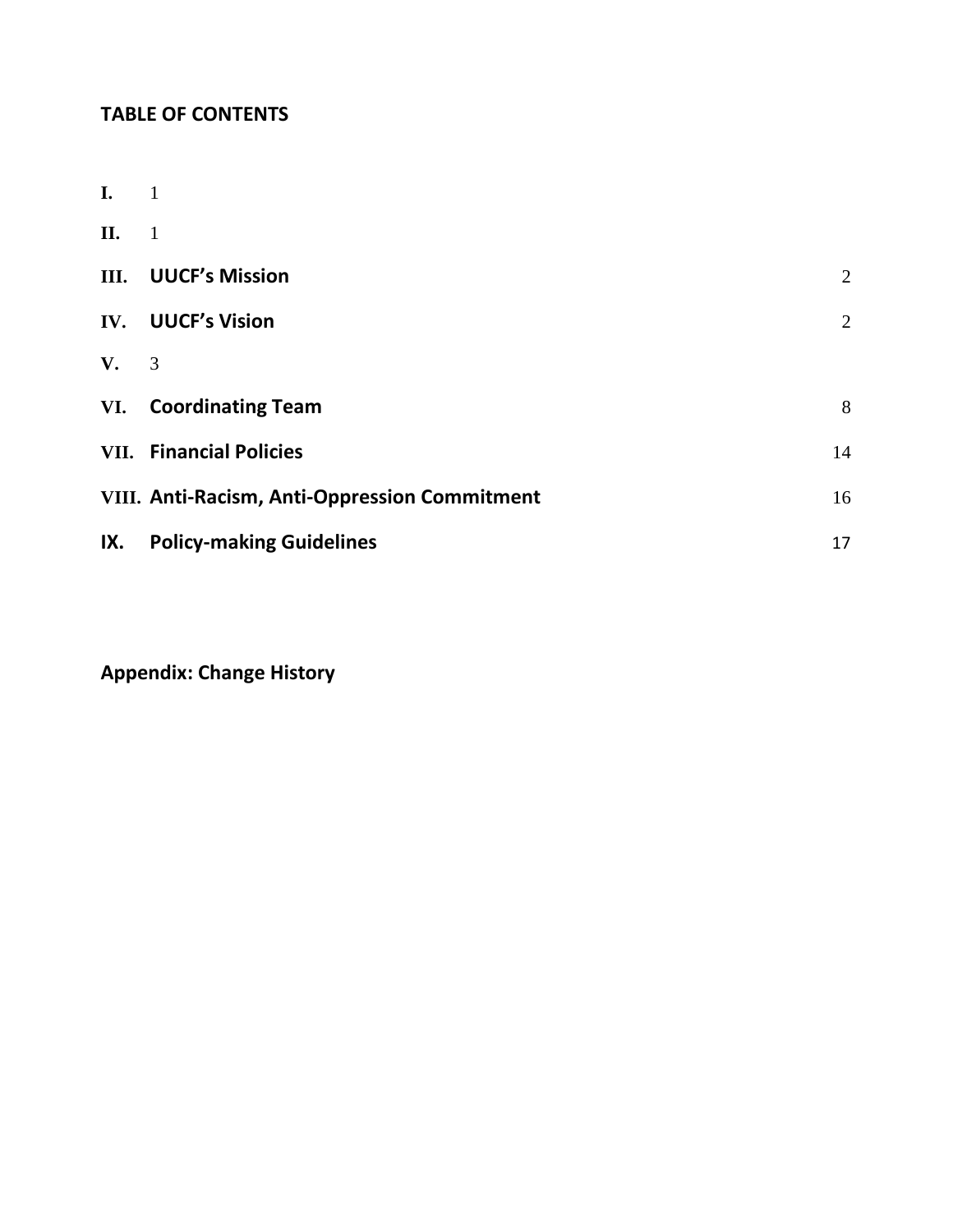# <span id="page-2-0"></span>**I. Introduction**

The UUCF Governance Manual has the following goals: (1) establish clear lines of authority for and among the Board, ministers, paid staff and lay leaders; (2) empower the staff and lay leaders to carry out their activities without unnecessary oversight by the Board; and (3) describe the entities to be evaluated and when such evaluations will occur.

UUCF's governance structure has the following essential characteristics:

- The Board makes decisions on major matters that affect the long-term well-being of the congregation but does not directly participate in management of day-to-day operations. Its primary activities are communicating with the congregation, articulating UUCF's goals and priorities, envisioning ways to enlarge or strengthen congregational programs, ensuring the financial well-being of the congregation and systematically evaluating the performance of the senior minister, the Coordinating Team (CT) and the Board itself.
- Authority over day-to-day operations is delegated by the Board to a CT composed of the two ministers, the operations manager and two lay members appointed by the Board.
- The ministers, staff and lay leaders have freedom to accomplish their goals without having to obtain prior approval of specific plans so long as they operate within the framework of their position descriptions or charters, budgets and written policies adopted by the Board or the CT. All, however, are accountable to the Board or the CT for accomplishment of their tasks, and their performance is reviewed on a regular basis. The Leadership and Nominating and Endowment committees are accountable directly to the congregation.

This Governance Manual contains the major components of UUCF Governance. In particular, it contains statements of UUCF's Vision (the outcomes the congregation seeks to achieve); expectations of the CT (things the CT must do) and limitations on the CT (things that the CT or staff may not do); Board-CT linkages (the delegation of authority to the CT and staff and their accountability to the Board); the Board's internal management processes; and the process for making and revising policies.

# <span id="page-2-1"></span>**II. Purpose and Use of the Governance Manual**

Current information pertinent to UUCF Governance will be maintained in this Governance Manual, which is a key tool for establishing and maintaining the governance framework, serving as a basic reference source for members and staff new to the congregation as well as a source of continuity when leaders and staff change. The manual is a living document, because creating, evaluating, and refining the policies and procedures necessary to implement this structure will be an ongoing process. As we learn and adapt our governance model, this manual will be updated periodically to keep it current. To the extent possible, each section of this manual will indicate the date on which it was adopted.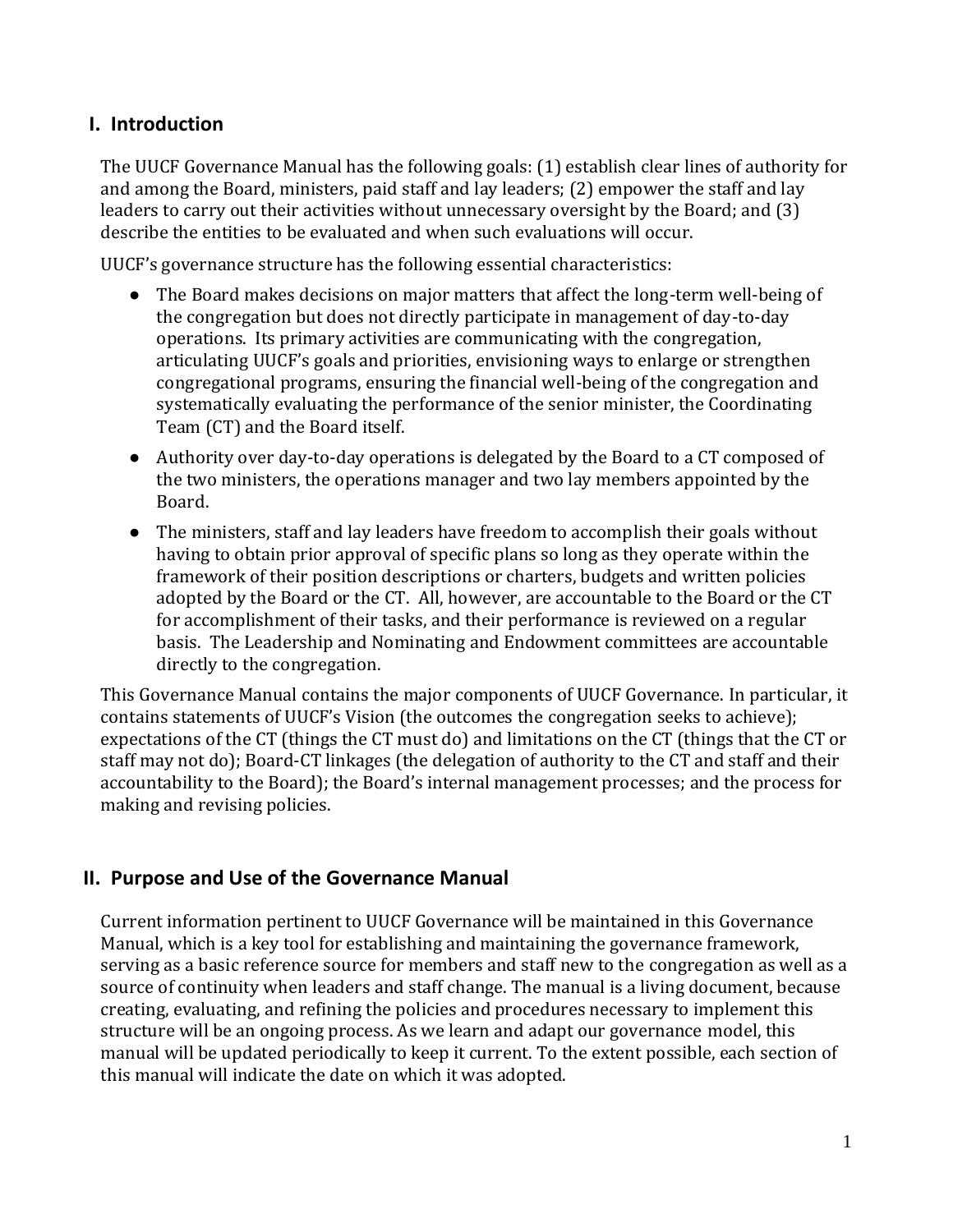To be effective, the governance processes must be open, transparent and dynamic. All UUCF members must have access to the governance policies and the process for examining and, if necessary, expanding or otherwise modifying them. The secretary of the Board of Directors will maintain an up-to-date, primary copy of this manual. The secretary will ensure that the operations manager has a current copy of the manual and receives all updates as they are made. The operations manager will ensure that the manual is available to the CT, staff, members and friends for their reference. The manual will also be available on the UUCF website.

The following is the order of document precedence for resolving conflicts between documents:

- 1. The Bylaws
- 2. The Governance Manual (this document)
- 3. Other Board policies
- 4. Policies/procedures of the Coordinating Team
- 5. All other procedures

#### <span id="page-3-0"></span>**III. UUCF's Mission**

The Unitarian Universalist Congregation of Fairfax is a liberal religious congregation whose mission is to transform ourselves, our community and the world through acts of love and justice.

(Adopted 6 June 2010)

# <span id="page-3-1"></span>**IV. UUCF's Vision**

**Grow – Transforming Ourselves**: We grow as individuals and as a community through worship, service, play and caring for one another, and thereby deepening our appreciation of the gifts of life and love.

- We gather in worship and in lifelong religious education and exploration to nourish our spirits, open ourselves to the holy and challenge each other to become our better selves.
- We grow in spirit and strength by working and advocating for social justice, spiritual practice and supporting each other through passages, grief and hardship.
- We celebrate our joys, and grow through fun, fellowship and play.

**Connect – Transforming Our Community**: We connect to and care for our families, our congregation and our community.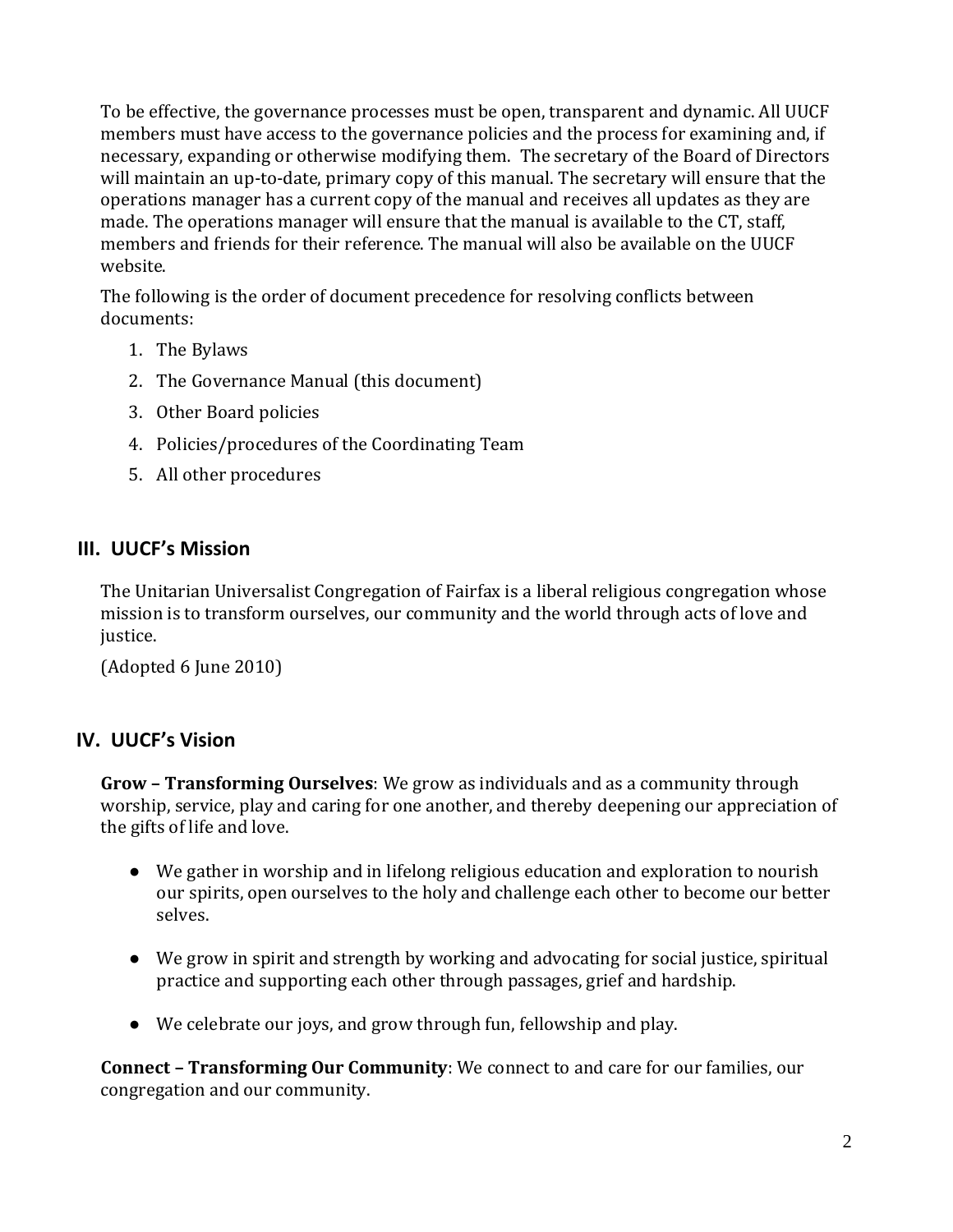- We live our values with love and compassion creating a diverse religious community united through fellowship and service.
- We give generously of our time, talent and resources in caring ministries with one another.
- We reach out to those who seek a spiritual home and connect them to a vibrant spiritual community, welcoming people of all ages, ethnicities, sexual orientations, political affiliations and abilities.
- We live our commitment to the inherent worth and dignity of every person, and to just and compassionate human relations, committing ourselves and our resources to help our neighbors and the community in which we live.

# **Serve – Transforming the World**: We serve our world through our work and commitment.

- We champion civil, economic and environmental justice in our community and in the world.
- We, as grateful stewards, nurture and care for our human, financial, physical and natural resources, holding them in trust for ourselves and future generations.

(Adopted 20 April 2011)

# <span id="page-4-0"></span>**V. Board of Directors**

The Board has ultimate responsibility for all activities carried out by or in the name of the congregation and staff. The Coordinating Team (CT) was created as part of the UUCF policybased governance structure to implement Board directives and to manage day-to-day operations at UUCF.

# **A. Purpose**

The Board of Directors acts on behalf of the congregation to accomplish the following:

- 1. Exercise ultimate authority over UUCF property and operations;
- 2. Develop the Vision;
- 3. Approve financial and operational priorities;
- 4. Ensure that adequate financial resources are available and controls are in place;
- 5. Communicate actively and effectively with the congregation; and
- 6. Avoid unacceptable actions and situations as defined in the Bylaws and these Policies.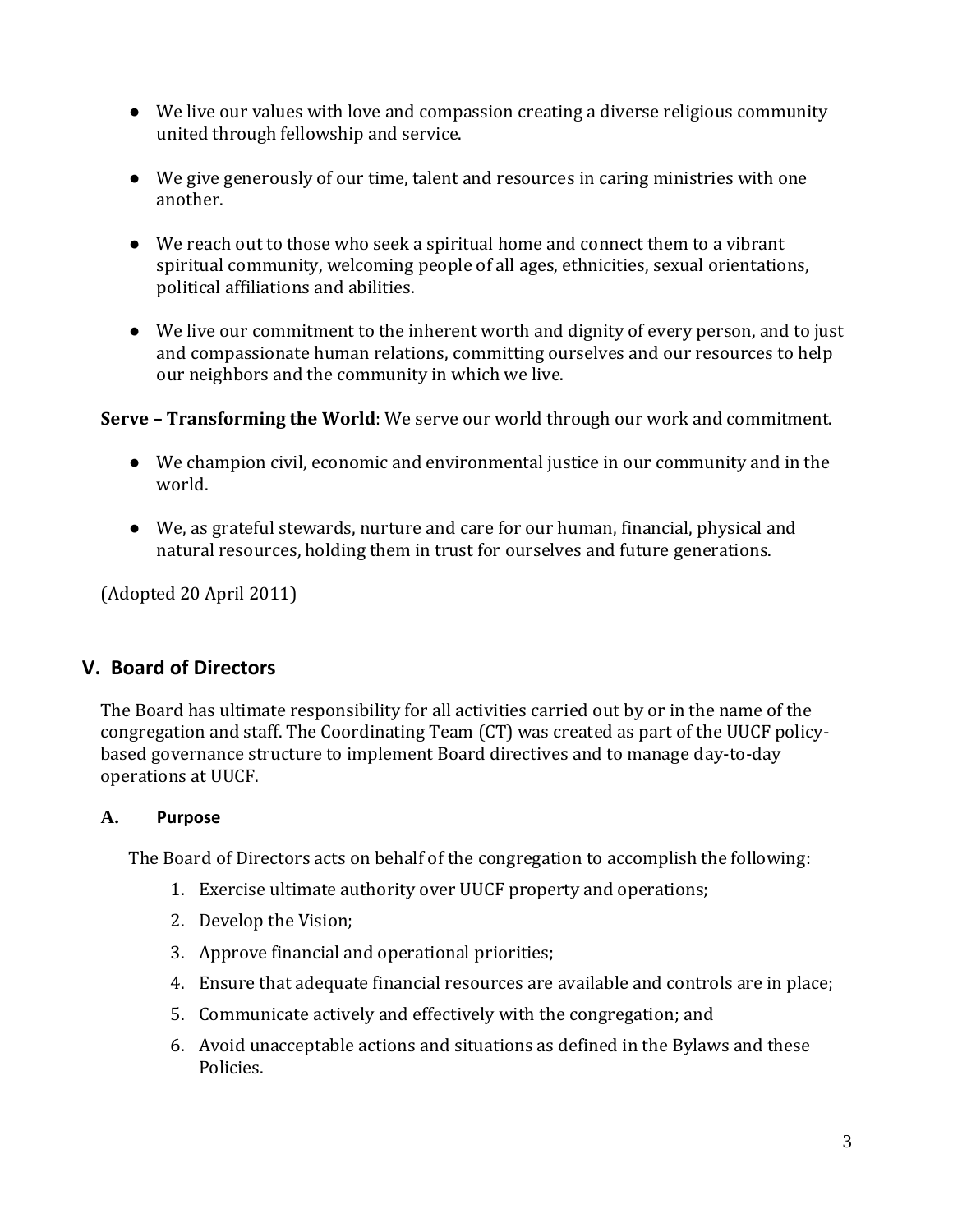#### **B. Governing Style**

The Board will govern with an emphasis on the following:

- 1. Communication with the congregation;
- 2. Vision;
- 3. Encouragement of diversity in viewpoints;
- 4. Strategic leadership;
- 5. Clear distinction of Board and CT roles;
- 6. Collective rather than individual decision-making;
- 7. Focus on the future while learning from the past and present; and
- 8. Proactive rather than reactive leadership.
- 9. Commit to examining congregational systems, policies and actions through an anti-racist, anti-oppressive lens. This commitment requires Board members to acknowledge their biases, question their assumptions and allow for the discomfort that comes with this work.

In this spirit, the Board shall fulfill several responsibilities:

- 1. Focus chiefly on the Vision and priorities, not on the administrative or programmatic means of attaining the Vision;
- 2. Focus attention on new directions or priorities to which UUCF should devote its energy and resources;
- 3. Assess UUCF's success in achieving the Vision;
- 4. Assess the performance of the Board, the CT and the senior minister against the Vision.
- 5. Account to the congregation with competent, conscientious and effective accomplishment of the Vision;
- 6. Represent the congregation in determining appropriate organizational performance;
- 7. Diligently apply policymaking principles and respect for defined roles;
- 8. Speak with one voice, so that after subjects have been discussed and voted upon, both majority and minority show respect for the action taken;
- 9. In its interactions with the public, press or other entities, recognize the same limitations and the similar inability of any member, except the President, to speak for the Board unless otherwise authorized; and
- 10. Encourage leadership training (both within and outside the congregation) for leaders and prospective leaders.
- 11. Seek out, listen to and value congregational input.
- 12. Prudently allocate money toward anti-oppression training.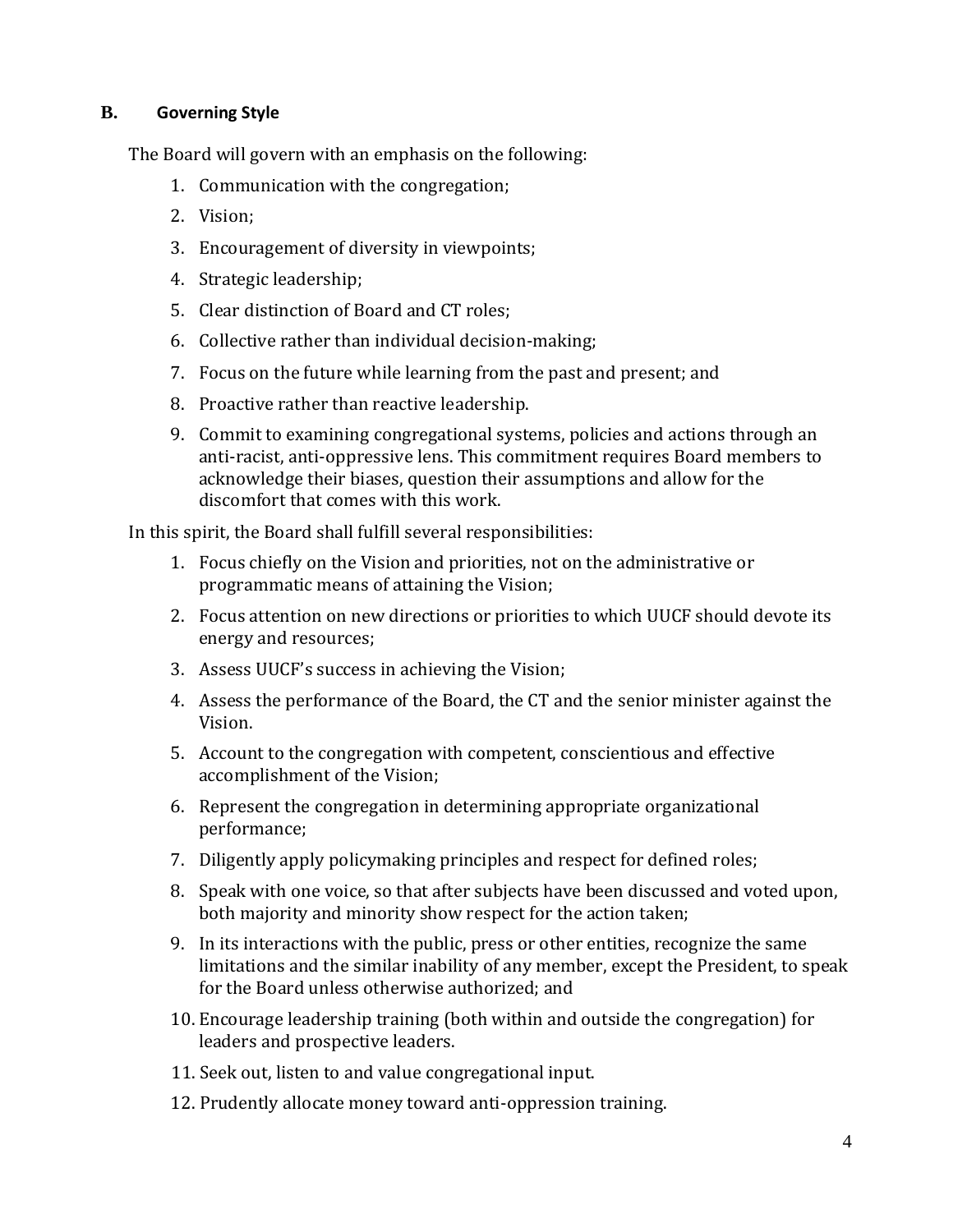- 13. Recognize the Board is continually learning about issues regarding race and will need to actively reach out to experts for advice.
- 14. Work with the Leadership and Nominating Committee to recruit Board members to make the Board more diverse, especially with respect to race.

# **C. Conduct**

The Board makes the following commitments to itself and its members:

- 1. Conduct itself in an ethical, professional and lawful manner;
- 2. Properly use authority and demonstrate appropriate respect in group and individual behavior when acting as Board members;
- 3. Act in the best interests of the congregation;
- 4. Disclose all potential conflicts of interest and review and sign the conflict-ofinterest policy and disclosure statement annually;
- 5. Refrain from self-dealing or any conduct of private business or personal services between any member and the congregation except as procedurally controlled to assure openness, competitive opportunity and equal access to "inside" information;
- 6. Refrain from using their positions to obtain employment within the congregation for themselves, family members or close associates;
- 7. Decline consideration for employment by the congregation, unless temporarily withdrawing from Board deliberations, voting and access to applicable Board information;
- 8. Resign from Board service should she/he/they be employed by the congregation or act as a paid consultant; and
- 9. Resign from Board service should an immediate family member be employed by the congregation for more than 10 hours per week.

#### **D. The President**

The president ensures the integrity of the Board's process, typically represents the Board to the congregation and outside parties, presides at meetings of the Board and of the congregation and fulfills other such duties and responsibilities as may be assigned by the Board or the congregation.

- 1. The job of the president is to ensure that the Board acts consistently with its own rules and those legitimately imposed upon it from outside the congregation.
- 2. The president shall ensure that meeting discussion addresses only those issues that, according to policy, belong to the Board to decide, and not to the CT.
- 3. The president is empowered to chair Board meetings with all the commonly accepted power of that position (e.g., ruling, recognizing).
- 4. As presiding officer, the president shall ensure that deliberation is timely, fair,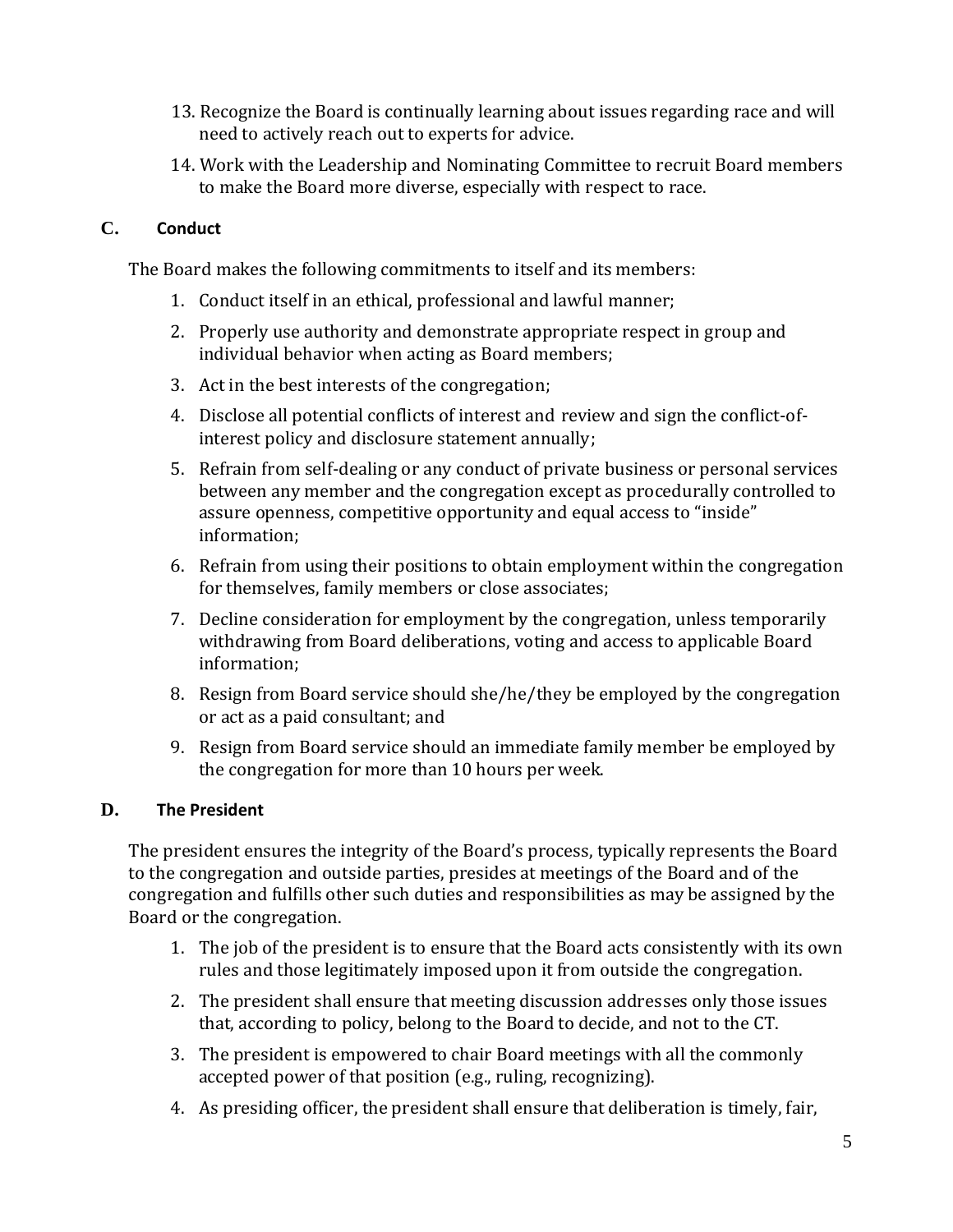orderly, thorough, efficient, limited in time and kept to the point.

- 5. As presiding officer, the president shall ensure that Robert's Rules are observed, except where the Board has superseded them.
- 6. The president's authority does not extend to supervising or otherwise directing the CT.

# **E. The Executive Committee**

The Executive Committee shall consist of the president, vice president, secretary and treasurer. Its responsibilities include the following:

- 1. Setting the agenda for every meeting;
- 2. Applying the same rules of decorum as the Board's except that disputes in Executive Committee may be brought to the full Board;
- 3. Referring issues to the CT; and
- 4. Taking emergency action between meetings of the Board.

# **F. Board Committee Principles**

The Board may charter committees to help carry out its responsibilities. To preserve the Board's functioning as a whole, committees of the Board shall be used sparingly.

- 1. Board committees may not speak for or act for the Board except when formally given such authority for specific and time-limited purposes. Such authority shall be carefully stated in order not to conflict with authority delegated to the CT.
- 2. This policy applies only to committees that are formed by Board action, whether or not the committees include non-Board members. It does not apply to committees formed under the authority of the CT.

# **G. Unity of Control**

Decisions of the Board are binding on the CT. Decisions or instructions of individual Board members or committees are not binding on the CT unless the Board has specifically authorized such exercise of authority.

# **H. Authority of the Board**

Subject to the CT's limitations in this Governance Manual, the Board delegates authority for decisions about day-to-day operations to the CT. The Board retains ultimate authority for all decisions that affect the long-term well-being of the congregation.

The Board retains hiring and discharge authority with respect to the operations manager, the director of music and arts, the director of religious exploration and non-called ministers.

a. The Board, in consultation with the senior minister, will determine whether a specially constituted committee or the CT will conduct the search for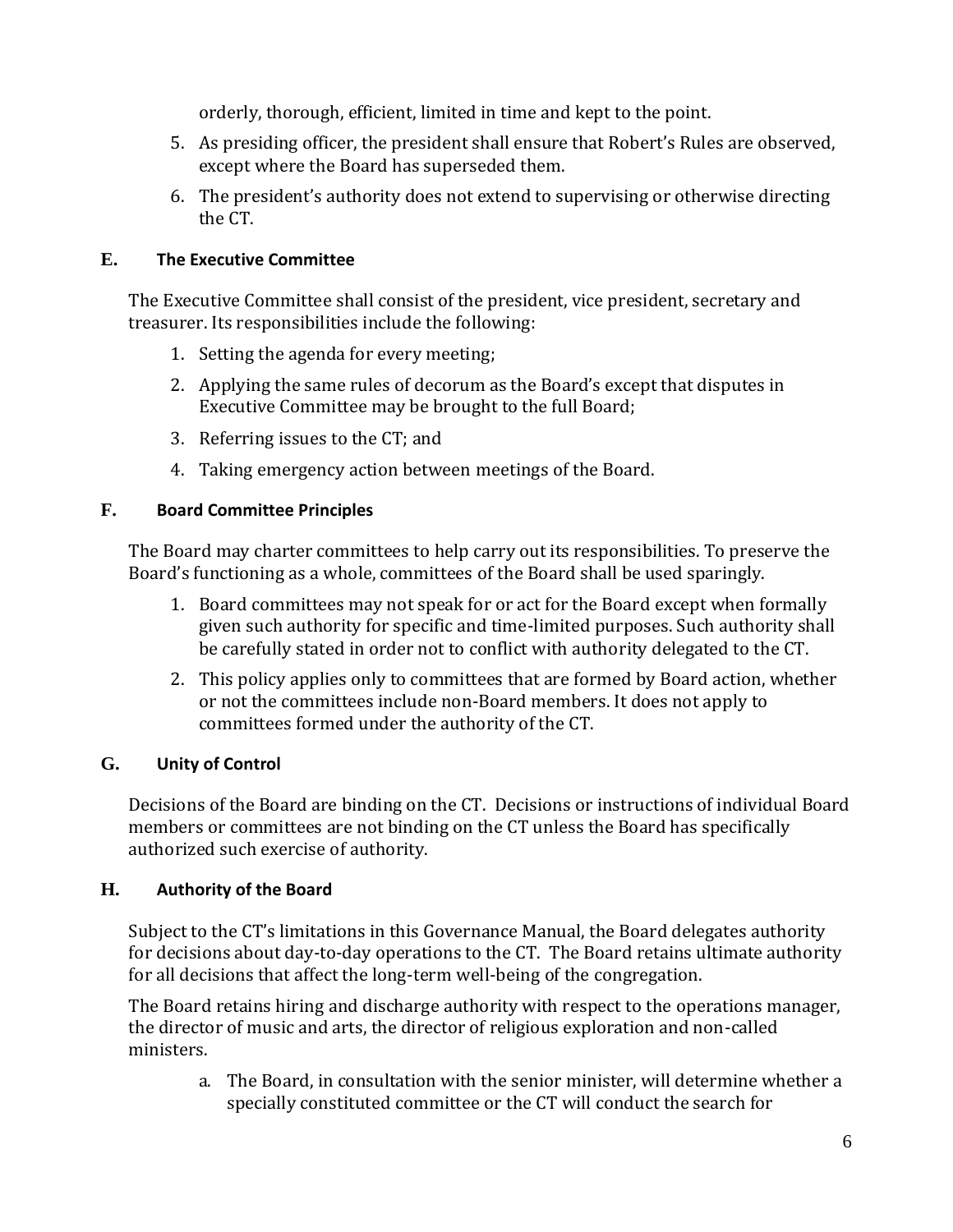candidates for one of these positions.

- b. The Board must approve the letter of agreement or employment contract for an employee in one of these positions before it is signed by the senior minister.
- c. The Board delegates to the CT authority to reach agreement with each employee on an updated letter of agreement as necessary.
- d. These employees will be supervised by the senior minister unless a letter of agreement provides otherwise.

#### **I. Accountability**

The Board is accountable to the congregation as a representative body for establishing policies and goals and for monitoring UUCF's progress toward achieving the Vision.

#### **J. Monitoring and Performance Measurement**

The Board will assess the senior minister annually in his or her capacity as minister and leader of the CT. The Board shall assess CT performance annually. The Board shall view the CT as successful to the extent that the Plan and the Vision are achieved, the CT's limitations are respected and the CT's responsibilities are fulfilled. The Board shall assess its own performance against these policies and the UU eight principles.

# **K. Orientation of New Board Members**

Continual Board development must include orientation of new Board members. Training shall include the following topics:

- 1. Basic principles of UUCF Governance and the eight principles.
- 2. Roles and responsibilities of a UUCF Board member;
- 3. Fiduciary responsibilities of the Board, including a review of the UUCF Bylaws and the Governance Manual;
- 4. Process for Board self-assessment;
- 5. Need for the Board to speak with one voice;
- 6. Board's responsibility for assuring achievement of the Vision;
- 7. Board's relationship to the congregation;
- 8. Board's relationship to staff, both paid and volunteer; and
- 9. Decision-making process of the Board.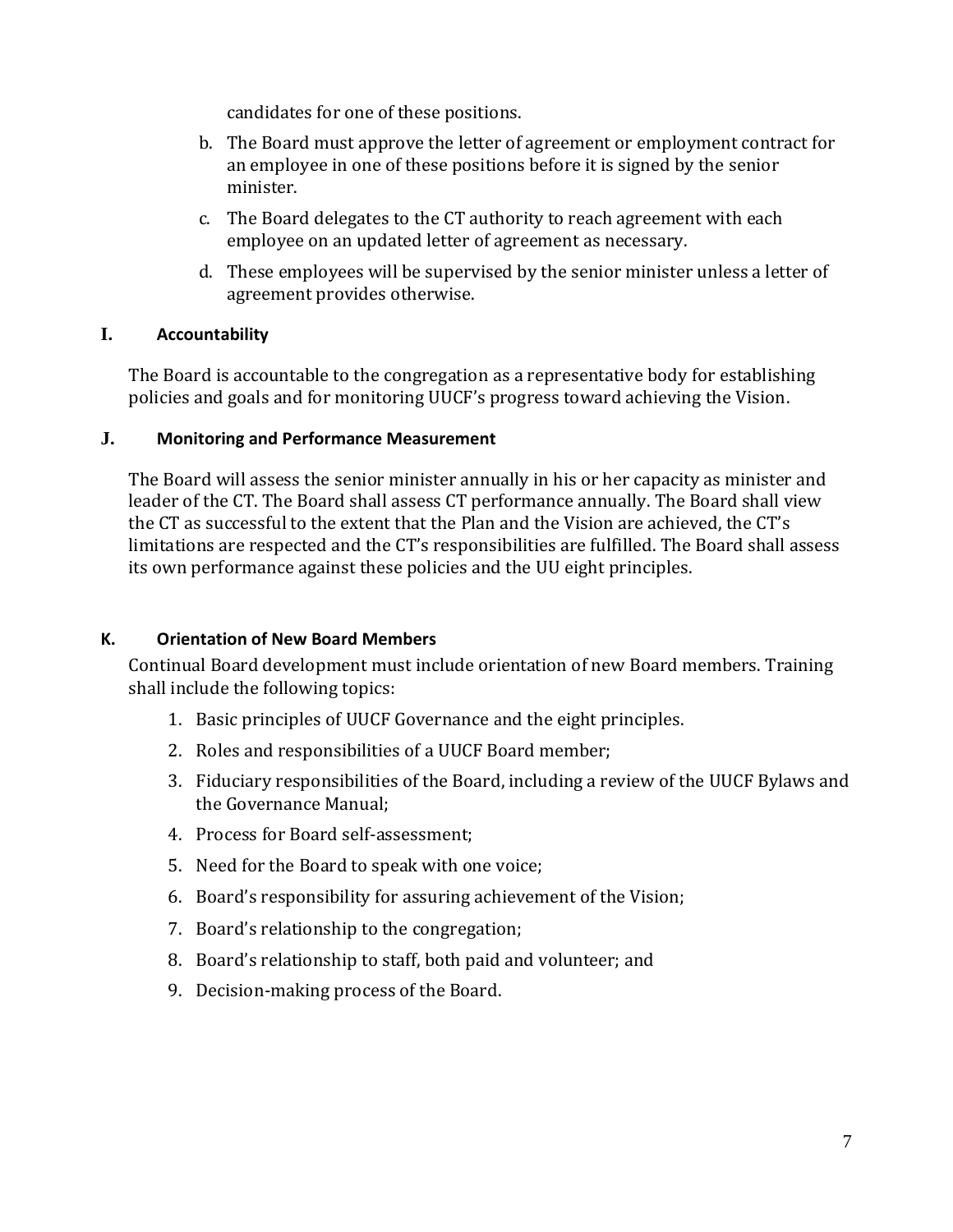# **J. Election of the President and the Executive Committee**

Each March, a subgroup of the Board called the officer election team, consisting of the members whose terms are expiring that year, will select a team lead.

Each March, the president shall distribute a description of the duties of the president, vicepresident, treasurer, assistant treasurer and secretary shall be distributed to the Board members whose terms do not expire that year. Those who desire to serve in one or more positions shall send the officer election team lead an email briefly stating interest and their order of preference.

The officer election team will send a description of the duties of the vice-president, treasurer, assistant treasurer and secretary to the incoming board members when they are announced and ask that they respond with interest and their order of preference.

The officer election team will ensure there is at least one candidate for each board office.

At a board meeting before the annual meeting the officer election team will present to the Board recommendations for the president, vice-president, treasurer, assistant treasurer and secretary*.* The full Board will elect a president from among all candidates presented by the officer election team.

The recommendations for other officers will be kept on file to be presented for election at the first meeting in the new Board year, which will be conducted by the Board president.

Elections will be decided by a simple majority vote.

# <span id="page-9-0"></span>**VI. Coordinating Team**

This section sets out the Coordinating Team's (CT) responsibilities and limitations. The CT is accountable to the Board for its performance**.** The CT is empowered to choose whatever means it finds most effective to accomplish its goals and further the mission of the congregation, so long as those means do not transgress the limitations in this section.

#### **A. Composition of the Coordinating Team**

- 1. The CT shall be composed of the senior minister, the assistant minister, the operations manager and two lay members.
- 2. The lay members shall be appointed by the Board in consultation with the CT, and shall serve at the discretion of the Board, except that no lay member may serve more than two consecutive 2-year terms.
- 3. A prospective lay member shall normally have been a member of UUCF for at least 3 years and be willing to serve in the position for a full 2-year term.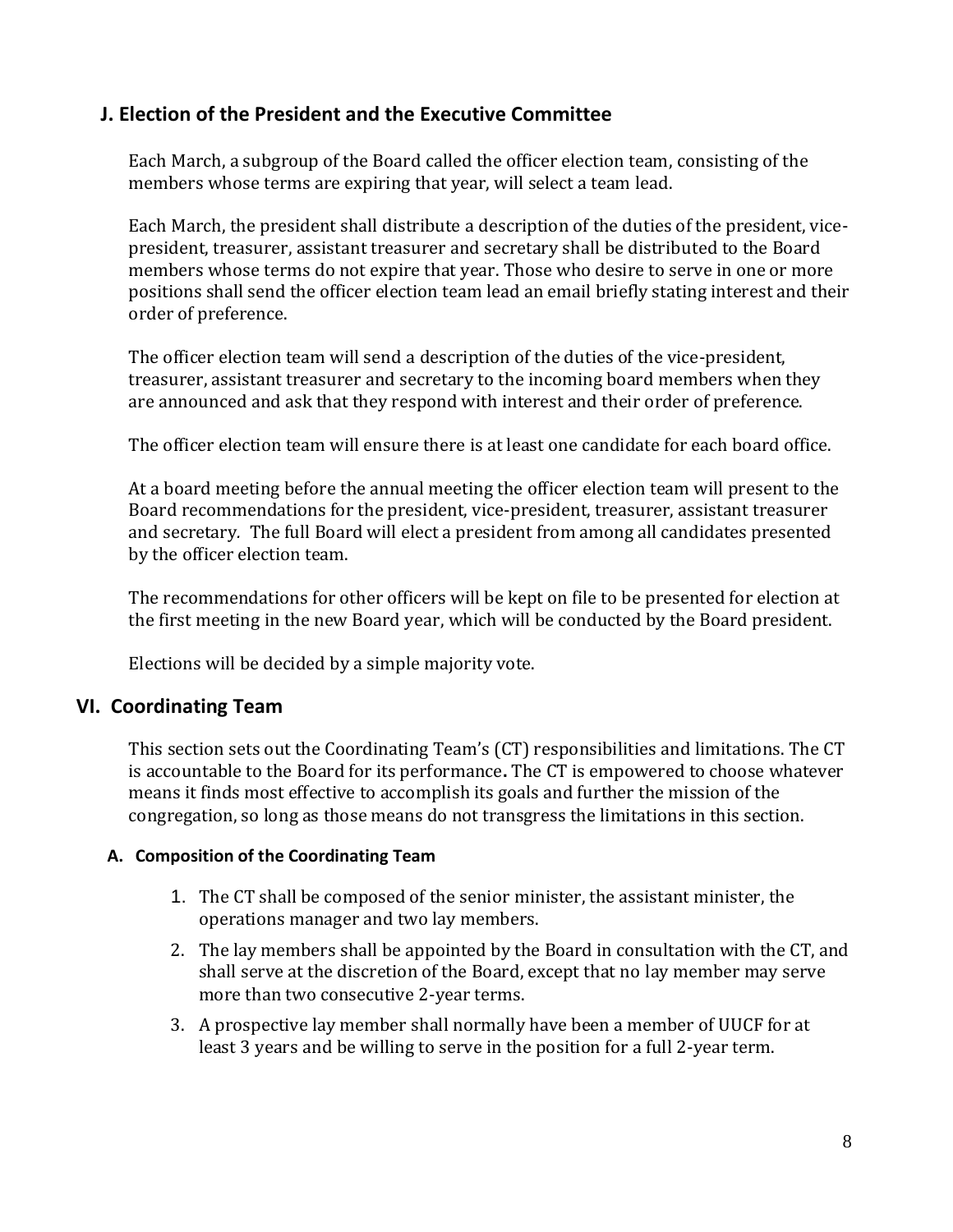#### **B. Financial Responsibilities**

#### **1. Operations Manager**

The operations manager is hired with the approval of the Board. In cooperation with the finance manager, the operations manager monitors financial activity and resources, compiles data and prepares reports on agreed-upon organizational performance measures.

#### **2. Comptroller**

The CT shall appoint a comptroller to provide a segregation of financial duties within UUCF's financial management procedures. No person shall be appointed comptroller if he or she, or an immediate family member, is employed by the congregation for 10 hours or more per week. Specific financial responsibilities of the comptroller shall include the following:

- a. Serving as the primary check signer and advising staff on financial and accounting matters;
- b. Reviewing financial reports and assisting staff in budget preparation;
- c. Conducting timely reviews of CT financial records, reports and transactions for consistency with the budget and policies; and
- d. Reporting to the CT any departures from prudent practice and approved policies.

#### **3. Coordinating Team**

The CT shall be responsible for the receipt and safekeeping of all the funds and securities of the congregation (except Endowment Funds), the proper disbursement of such funds and the maintenance of accurate records of all receipts and disbursements. The CT has several specific financial responsibilities:

- a. In cases of conflicting budget priorities that the CT is unable to resolve, prepare alternatives for Board decision;
- b. Present the budget to the Board and, after approval, prepare the final budget for consideration and approval by the congregation at the annual meeting;
- c. Prepare an annual financial report, within 90 days after the end of the UUCF budget year, for distribution to the Board and congregation, including off-budget fundraising;
- d. Provide monthly reports of agreed upon metrics, including financial, to the Board, and provide all information requested by the Financial Oversight Committee for monitoring purposes.
- e. Establish policies and procedures for handling of all UUCF funds, including fundraising and check-signing policies;
- f. Establish procedures to ensure that all planned giving donations to the congregation are acknowledged and accounted for including memorial donations and bequests, which are to be deposited in the Endowment Fund unless specific instructions otherwise are included with the donation;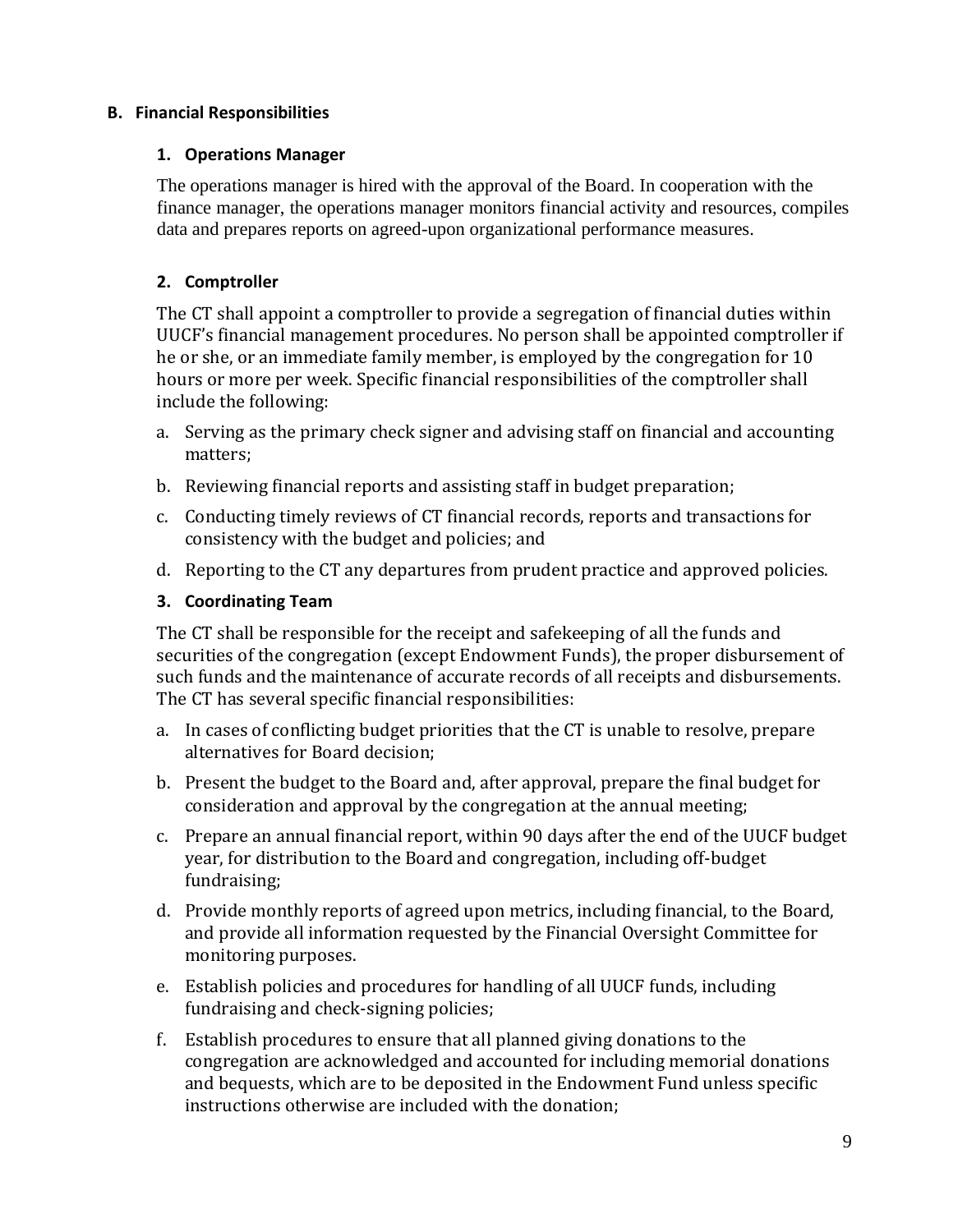- g. Exercise oversight of the comptroller;
- h. Exercise oversight of all off-budget fundraising activities to ensure that they are consistent with UUCF principles and policies;
- i. Strive in all its affairs to ensure the sound stewardship of all UUCF funds, be alert for activities that deviate from established procedures and prudent practice and advise the Board of any such practice;
- j. Maintain the financial integrity of the congregation; and
- k. Adhere to prudent accounting practices in financial planning, handling receipts and expenses, accounting and budgeting.

#### **C. Annual Budget and Operating Plan**

The CT shall develop an Annual Budget and Operating Plan ("Annual Plan"), which shall be presented to the Board for approval on a date designated by the Board and shall correspond to the congregation's coming budget year. The Annual Plan shall address the following items, at a minimum:

- 1. The proposed revenue and expenditures for the budget year using funds that are conservatively projected to be received in that period, including the following elements:
	- a. An estimate of next year's income based on the results of the annual giving campaign and prudent estimates for bad pledge reserve, post campaign pledges and other income;
	- b. Mortgage payments and other liabilities;
	- c. Operations, administration, maintenance and reserves;
	- d. Salaries and benefits; and
	- e. UUCF programs.
- 2. Staffing priorities for the budget year;
- 3. The CT's goals and objectives for the budget year;
- 4. Discussion of how the Annual Plan relates to the Strategic Plan;
- 5. Reflection of input from those responsible for implementation of the particular programmatic areas addressed;
- 6. Increases in cash reserves to cover short-term cash flow shortages or unexpected emergencies or explain why an increase is not feasible or necessary; and
- 7. Alignment with the financial priorities adopted by the Board.

#### **D. Teamwork**

CT members shall act as a team: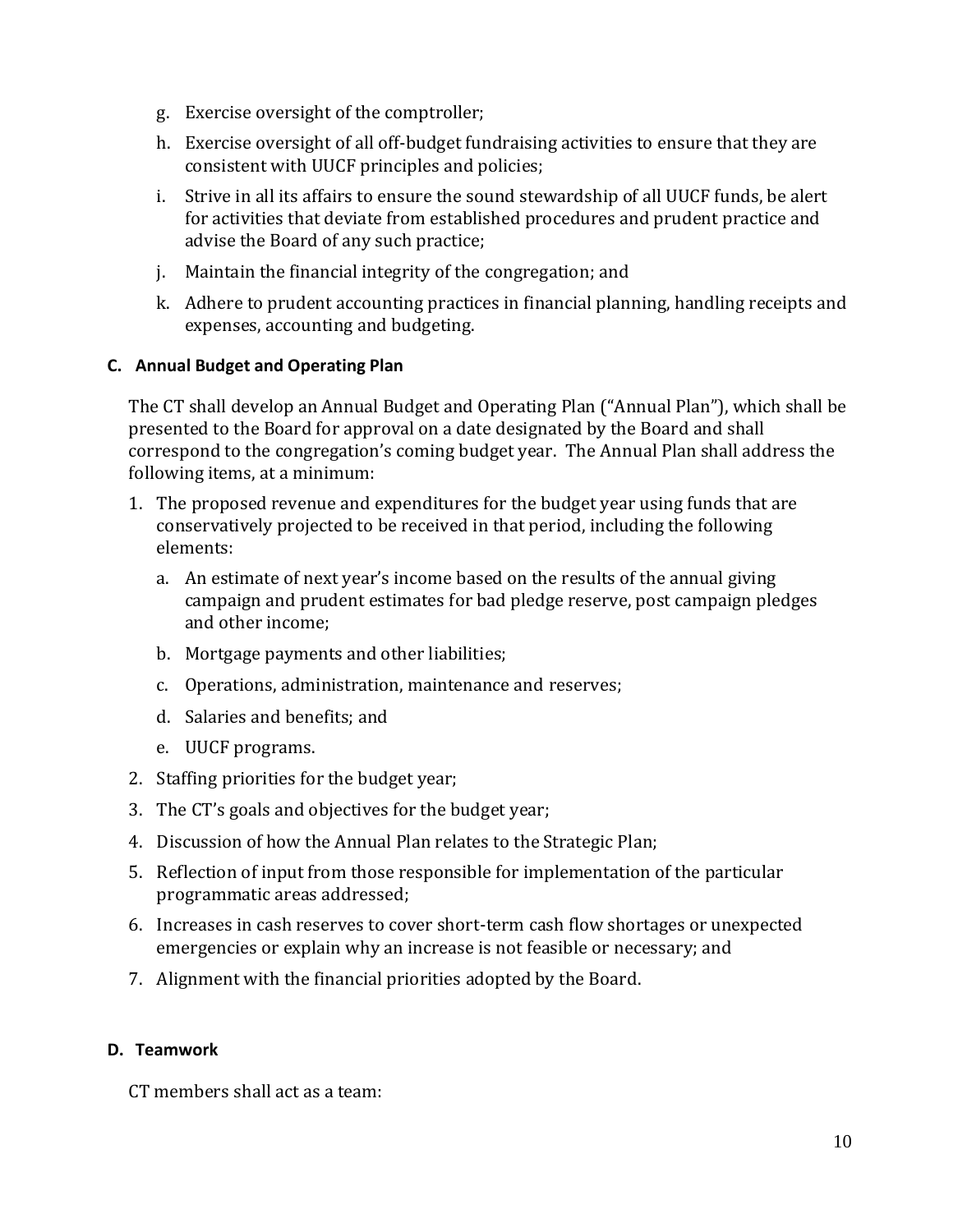- 1. Speak as one voice to all parties to whom the CT is responsible or over whom it has authority;
- 2. Include and consult with each other on material issues;
- 3. Honor and respect each other's views; and
- 4. Abide by the CT's covenant.

#### **E. Treatment of Congregants**

The CT shall relate to the congregation in the following manner:

- 1. Treat congregants with kindness and respect;
- 2. Use methods of collecting, reviewing, transmitting or storing personal information that protect against improper access to such information;
- 3. Maintain facilities that are as safe and accessible as possible;
- 4. Inform the congregation of the CT's obligations under this section;
- 5. Provide a grievance process; and
- 6. Provide a mechanism for dealing with incidents of dangerous, threatening or disruptive behavior by members of the UUCF community.

#### **F. Congregational Communication and Involvement**

The CT shall communicate with the congregation:

- 1. Inform the congregation of its activities and decisions;
- 2. Provide a clear and easily accessible mechanism for members of the congregation to communicate with it; and
- 3. Provide mechanisms to facilitate congregational leadership input to its activities and significant decisions affecting the congregation.

# **G. Treatment of Staff (Paid and Volunteer)**

The CT shall treat staff in the following manner:

- 1. Maintain written job descriptions and personnel policies that clarify roles for paid staff;
- 2. Provide a mechanism for effectively handling staff grievances and addressing conflicts among, or disruptive behavior by, staff members;
- 3. Ensure staff receive clear expectations and goals for performance;
- 4. Maintain a performance review protocol for staff evaluations and ensure that paid staff receive written performance reviews annually;
- 5. Maintain a list of key volunteers for whom detailed job descriptions, regular support and individual feedback at least annually will be provided; and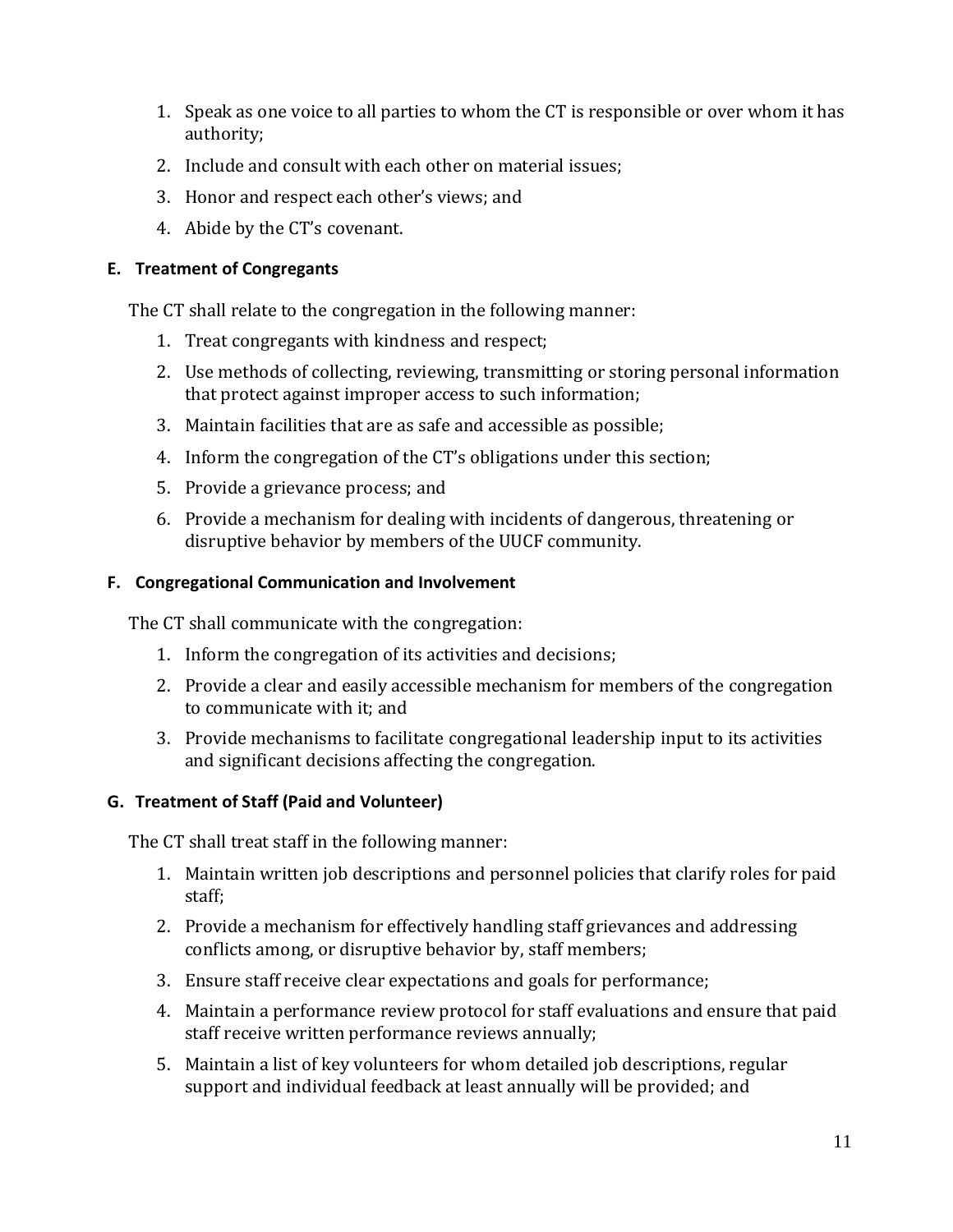6. Provide an easily accessible means for committees or staff to request information or guidance from the CT and respond in a timely manner to such requests.

# **H. Strategic Planning**

The CT shall develop a Strategic Plan for the congregation that sets forth the congregation's long-term goals and strategies for achieving the Vision. The Plan should assume a time horizon of 3 to 5 years and address the financial implications of each Plan activity. The CT shall present progress on achieving the Plan to the Board at least twice annually. It may be modified by the Board on its own initiative or on the recommendation of the CT.

At a minimum, the Strategic Plan shall include the following:

- 1. Consideration of past strategic planning efforts;
- 2. A description of how the CT proposes to achieve the Vision;
- 3. Articulation of priorities among current or proposed activities directed toward achieving the Vision;
- 4. Identification of major physical plant, equipment, staffing, and financial needs;
- 5. Consideration of input from those responsible for implementation
- 6. Consideration of input from the congregation at large; and
- 7. Specification of the criteria for measuring progress.

# **I. Communication and Support to the Board**

The CT shall inform and support the Board in its work by the following actions:

- 1. Report to the Board on its activities at least monthly;
- 2. Inform the Board of any serious disagreement among CT members regarding a significant matter within the CT's authority;
- 3. Present information in a manner that is timely, accurate, complete, concise and understandable and that facilitates informed decision-making;
- 4. Inform the Board in a timely manner of important internal or external events or changes;
- 5. Recommend needed changes in policies in a timely manner; and
- 6. Report in a timely manner any actual or anticipated noncompliance with any policy of the Board.

# **J. Program Assessment**

The CT shall convene a Program Evaluation Committee to assess the performance of a major program annually and shall consult with the Board to determine which program will be evaluated. The CT shall provide a report to the Board on the effectiveness of the program, with recommendations for improvements to that program.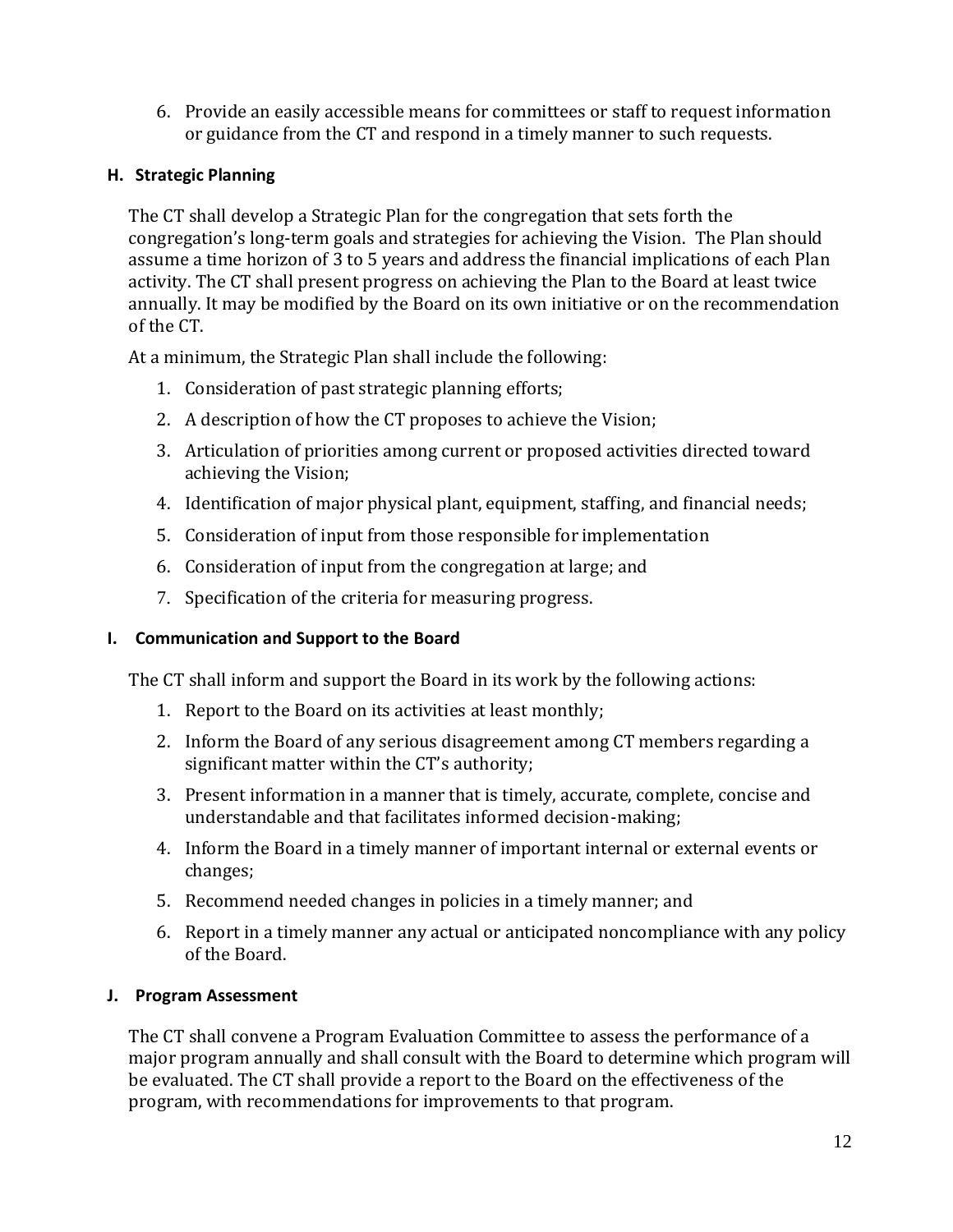#### **K. Ethics and Prudence**

The CT shall conduct itself in an ethical manner and avoid the following:

- 1. Violation of Unitarian Universalist Principles, UUCF's Mission, Bylaws and Policies or any applicable laws. It shall not cause or allow any organizational practice that violates commonly accepted business or professional ethics;
- 2. Permission for any person or entity to take a public position on a social justice issue in the name of UUCF except pursuant to the approved procedures in the operational policy; and
- **3.** Permission for any lay person to represent UUCF without obtaining prior approval from the Board. All lay individuals named to positions wherein they represent UUCF to the public or to other organizations, or would be perceived by a reasonable person as representing UUCF, shall be nominated by the CT or the Leadership and Nominating Committee and shall be subject to approval by the Board of Directors.

#### **L. Chartering and Oversight of Committees**

The CT shall charter and oversee committees in the following manner:

- 1. Maintain a list of committees which, in the judgment of the CT, are of broad impact and, therefore, require charters;
- 2. Periodically review and update the charters of these committees; and
- 3. Ensure that all non-Board committees and task forces operate in a manner consistent with UUCF's Mission, Vision and the eight Principles.

#### **M. Limitations on Authority**

The CT shall not, without prior Board authorization, take any of the following actions:

- 1. Make major permanent changes to UUCF buildings or grounds;
- 2. Undertake a capital fundraising campaign or assume indebtedness;
- 3. Make capital or other nonbudgeted expenditures in an amount greater than \$10,000;
- 4. Permit any UUCF group to undertake an effort to raise more than \$25,000 from within the congregation;
- 5. Enter into a lease of UUCF facilities for a term exceeding one year;
- 6. Sell, purchase, encumber or dispose of real property; or
- 7. Set the salary of a called minister.

#### **N. Execution of Contracts**

The CT is not authorized to do either of the following: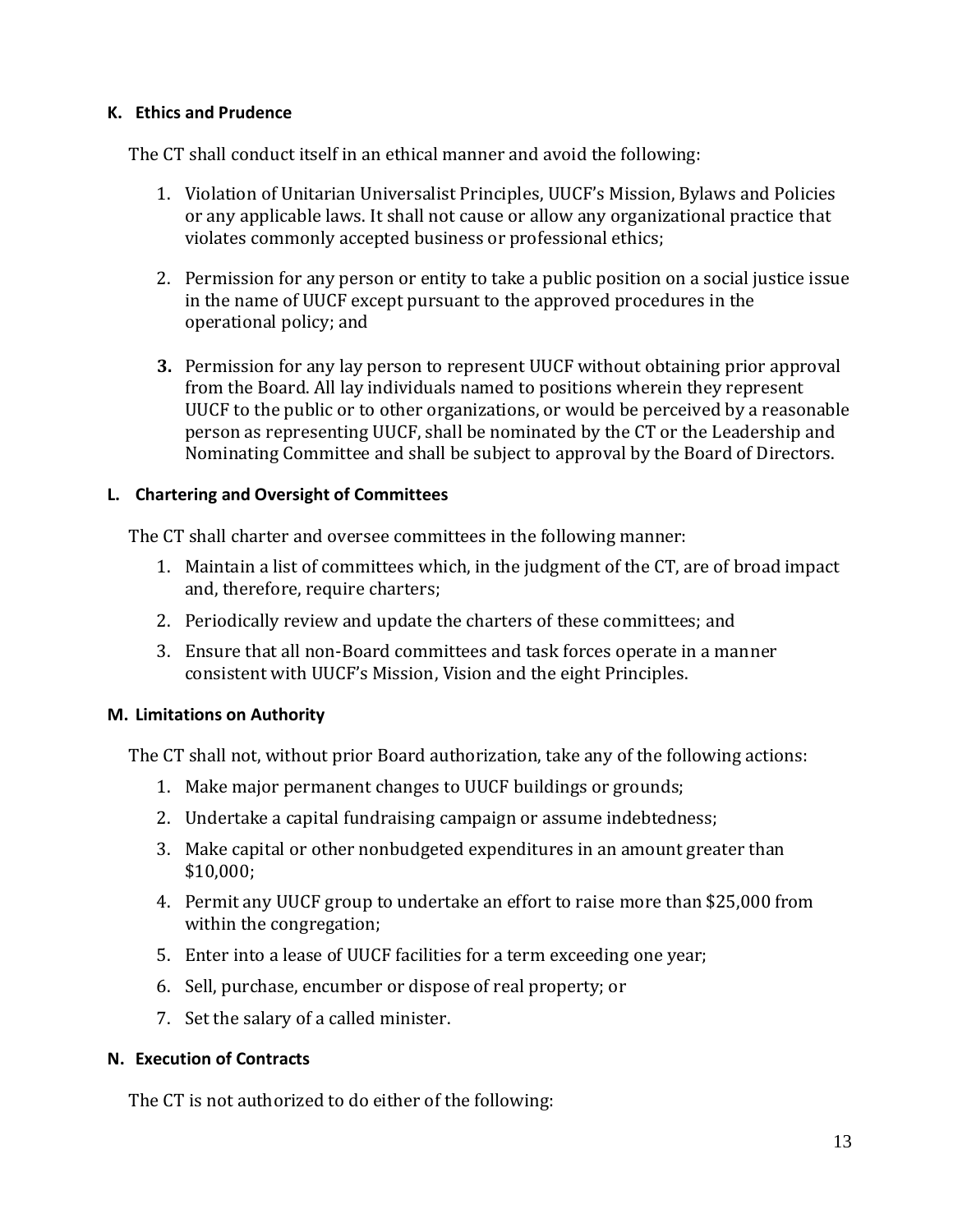- 1. Permit anyone other than the president of the Board or a member of the CT to enter into any contract on behalf of the congregation; or
- 2. Authorize the execution of any contract outside the scope of the annual operating plan and budget without obtaining prior authorization from the Board.

#### **O. Acceptance of Restricted Gifts**

The CT shall not accept any gift with a restriction that is contrary to the standards of the congregation's Mission and Vision and the Unitarian Universalist Principles.

#### **P. Asset Management**

The CT shall not allow the assets of UUCF to be unprotected, inadequately maintained or unnecessarily risked.

The CT shall take the following actions:

- 1. Obtain insurance against theft and casualty losses;
- 2. Obtain insurance against corporate liability;
- 3. Protect plant and equipment from improper use and provide sufficient maintenance;
- 4. Refrain from exposing the congregation, Board or staff to claims of liability through acts of negligence; and
- 5. Preserve the congregation's non-profit and tax exempt status.

# <span id="page-15-0"></span>**VII. Financial Policies**

#### **G. Policy**

It is the policy of UUCF to practice sound and prudent stewardship in all of its financial activities. This policy covers all UUCF funds, all funds of UUCF organizations and committees and all individuals handling and committing congregational funds.

#### **B. Purpose**

The purpose of this section is to define the financial policies of UUCF and the responsibilities of those charged with raising and expending funds, developing and implementing the Annual Budget and Operating Plan ("Annual Plan") and overseeing the congregation's financial activities.

#### **C. Applicability**

UUCF's funds are defined as any funds raised or expended in the name of UUCF or by any UUCF-approved organization or group. This section provides guidance and direction to all persons entrusted with the stewardship of UUCF's financial resources.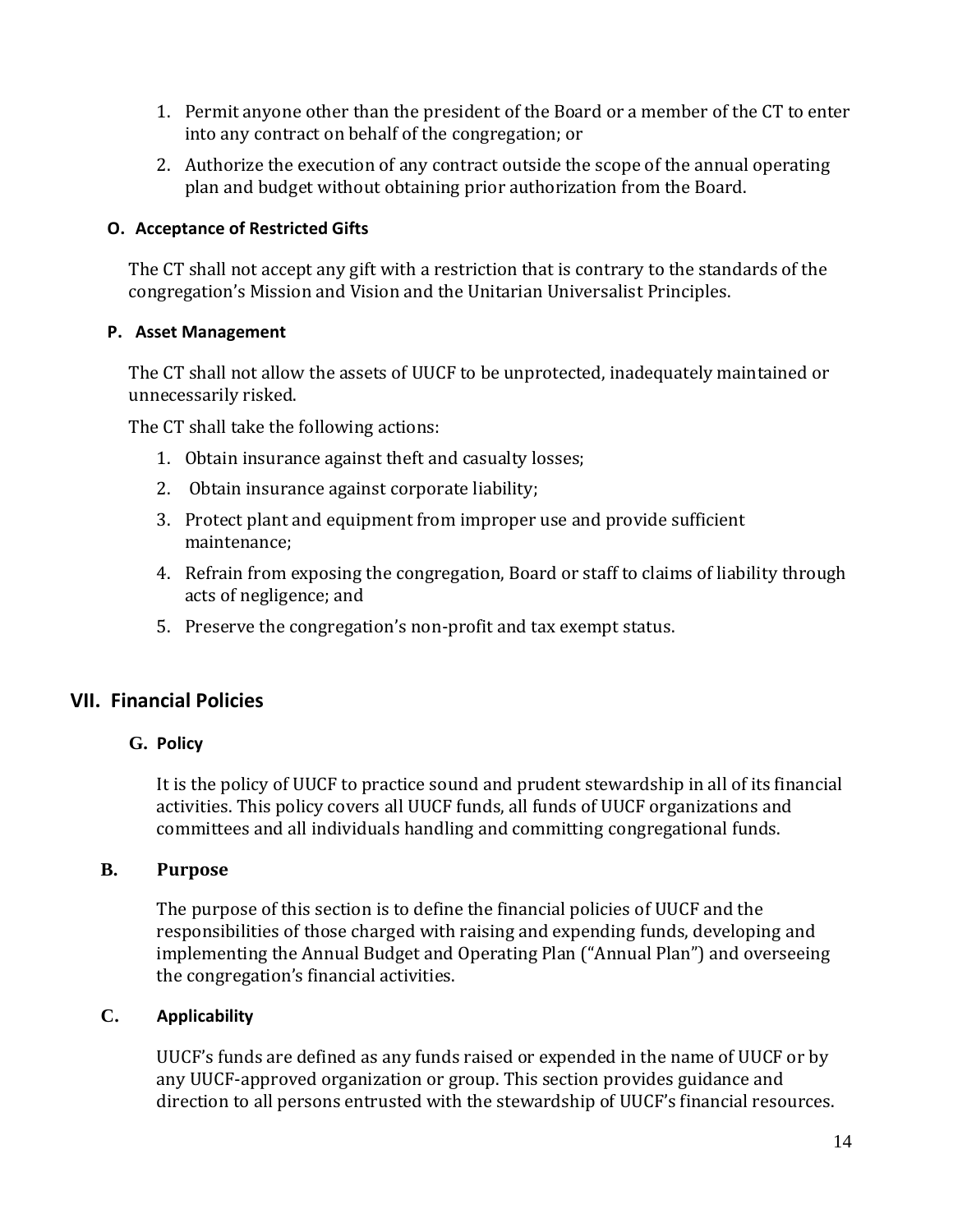#### **D. Asset Accounts**

All funds shall be held in accounts that yield the highest return consistent with our UU Principles, financial prudence, operational flexibility and the time horizon of the projected use of the funds.

#### **E. Liabilities Accounts**

All liabilities must be paid in a timely manner. Should the CT forecast that available cash will not be sufficient to pay all liabilities, the CT is responsible to create a plan to address the cash deficit, subject to approval by the Board.

#### **F. Restricted Funds**

UUCF will maintain separate accounts with a detailed ledger for the management of all designated funds.

#### **G. Financial Structure**

- 1. The Board shall have overall accountability for UUCF financial stewardship and may appoint standing and ad hoc committees to assist it in meeting the financial needs of the congregation. The Board approves the Annual Budget for submission to the congregation for ratification at the annual meeting.
- 2. The Financial Oversight Committee, a committee of the Board, shall be responsible for exercising oversight of all of UUCF's financial expenditures.
	- a. Membership

The treasurer of the Board shall chair the committee. The membership shall include at least two other members of the Board, including the assistant treasurer, if that position is filled. Other members of sufficient number and skills to carry out the purpose of the committee may be appointed by the Board. No person shall be appointed or remain a member of the Financial Oversight Committee if he or she, or an immediate family member, is employed by the congregation for 10 hours or more per week.

- b. Responsibilities
	- i. Collect all necessary financial information needed to assess compliance (a) with UUCF financial policies and procedures and (b) with generally accepted standards for prudent financial management;
	- ii. Recommend to the Board at least annually whether a formal review or audit of one or more aspects of UUCF's financial management should be performed;
	- iii. Ensure that the findings of any internal or external review or audit are appropriately addressed through compliance with existing financial management policies and procedures or through development of new policies and procedures; and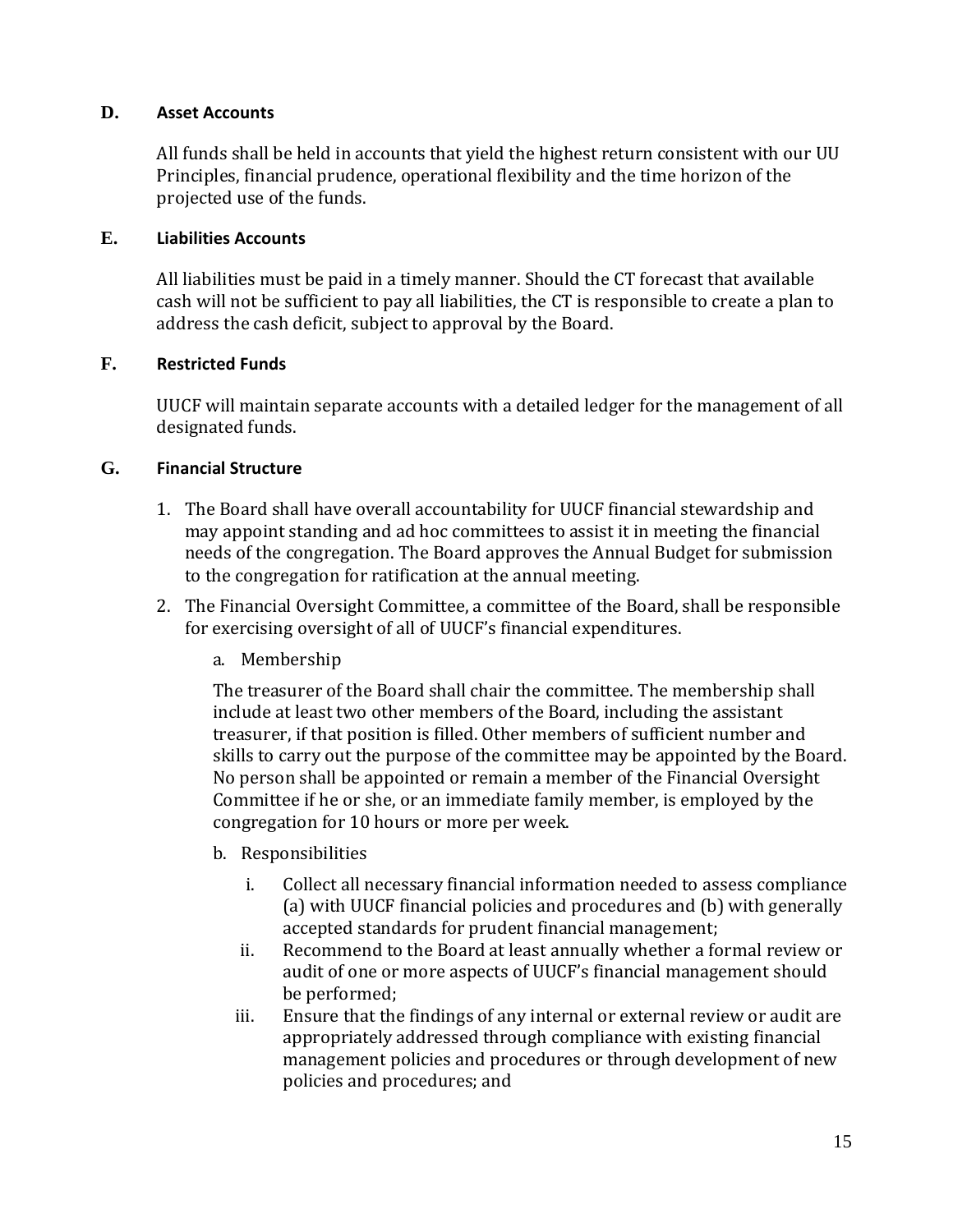- iv. Review on an ongoing basis the appropriateness of and compliance with all financial policies and procedures in the UUCF Governance Manual and Bylaws to ensure that the Board meets its financial responsibility to the congregation and to recommend all necessary and appropriate changes to the Board when necessary.
- 3. The Generosity Team, a committee of the Board, shall be responsible for overseeing all fundraising activities.
	- a. Membership

The membership will include a chair, appointed by the Board, the treasurer, the annual giving chair, capital campaign chair if there is one) the senior minister, one or more non-Board lay members of UUCF. The chair or co-chairs will be among the lay members selected by the Board.

- b. Responsibilities
	- i. Create and promote an overall stewardship plan and strategy, both short and long term, and promote it;
	- ii. Consider and propose new fundraising strategies, methods and timetables, as needed;
	- iii. Promote the practice of stewardship as a spiritual discipline; and
	- iv. Recruit and support an annual giving chair and committee and an auction chair and committee.
- 4. The CT shall be responsible to prepare a strategic plan and updates and the annual budget as well as for managing and accounting for all of UUCF's expenditures. The CT will maintain detailed policies and procedures for the effective management and safekeeping of all of UUCF's funds. The CT may establish committees to carry out one-time or ongoing financial duties as needed.

# <span id="page-17-0"></span>**VIII. Anti-Racism, Anti-Oppression Commitment**

UUCF has made a commitment to consciously implement the 8th Principle and to purposely strive to build a Beloved Community. To this end, and because dismantling racism and other oppressions is an ongoing effort, the Board, the CT and the staff shall:

- 1. Design policies informed by the 8th Principle.
- 2. Create opportunities to allow staff, volunteers and the congregation to be acquainted with the 8th Principle and consider how to align their duties and activities with that principle.
- 3. Design congregational programming to consider the spiritual needs of congregants who are Black, Brown, Indigenous, Asian-Pacific Islanders and people of color.
- 4. Develop and implement accessibility guidelines so that individuals with disabilities can have equitable access to that programming.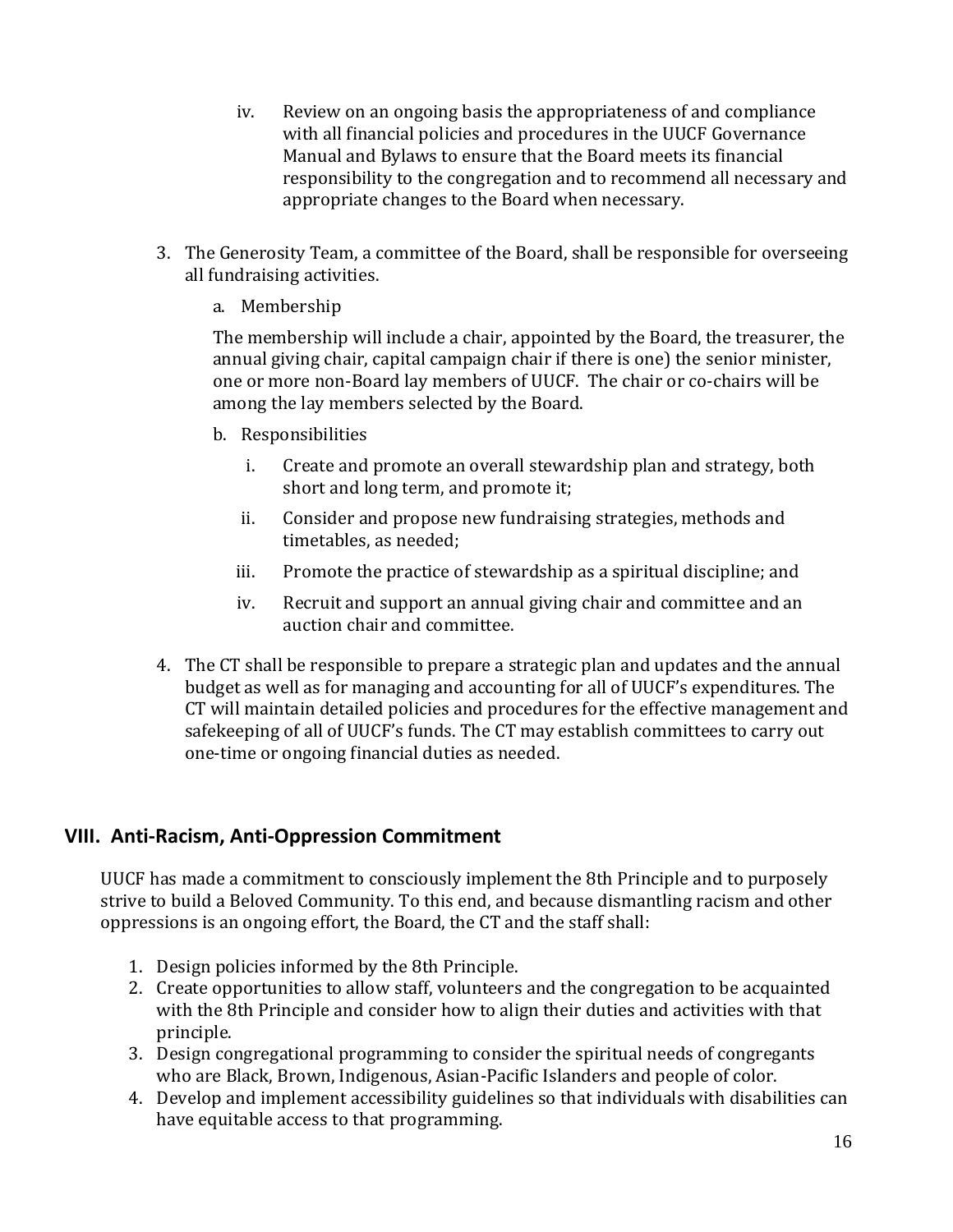5. Educate the congregation about the work being done to live out the 8th Principle and the measurable outcomes of that work.

# <span id="page-18-0"></span>**IX. Policy-making Guidelines**

The Board of Directors and the CT may adopt, amend or rescind policies relating to matters within their respective authorities. Various factors both expected and unexpected may make it necessary to do so:

- Existing policies may not be effective in supporting achievement of intended results;
- UUCF's goals and Vision may evolve over time; and
- Experience working within the structure of existing policies may point out the need for new policies, changes to policies or changes to Vision.

When a policy change is desired, a recommendation may be submitted by any member of the congregation or staff. Recommendations concerning Board policies should be given to the Board, and CT policies to the CT. The proposed change may be in the form of a description of the recommended change and may contain the proposed language of the policy revision or addition. Proposed changes will be evaluated by the Board or CT (depending on policy ownership) and will be reviewed with affected individuals and groups, as appropriate.

New policies, policy modifications or rescissions ideally will be recommended either by or through that part of the institution most intimately connected with their implementation. The expectation is that recommendations will be developed and refined in a spirit of cooperation and respect throughout the process.

# **A. Steps to Policy Additions, Amendments and Rescissions**

Any member of the congregation or staff who desires to propose an amendment to UUCF's governance policies should follow these steps:

- 1. Review the existing policies that are relevant to the governance area under scrutiny;
- 2. Explain the problem with the existing policy;
- 3. State what needs to be changed in the policy to address the problem;
- 4. Explain how the anticipated change might improve the functioning of UUCF governance in meeting the goals set forth in our mission and vision;
- 5. If possible, draft a revised policy or new policy that could accomplish the desired improvement; and
- 6. Submit the above information to any member of the CT or Board (depending on policy ownership) for analysis and review.

The Board or CT will review the proposed policy change at its first available meeting. The next steps are with the Board or CT:

7. The Board or CT will refer the proposed policy change to other UUCF individuals, committees or groups for review as necessary to fully vet the recommendation and open a period of time to receive comments on the proposed policy changes;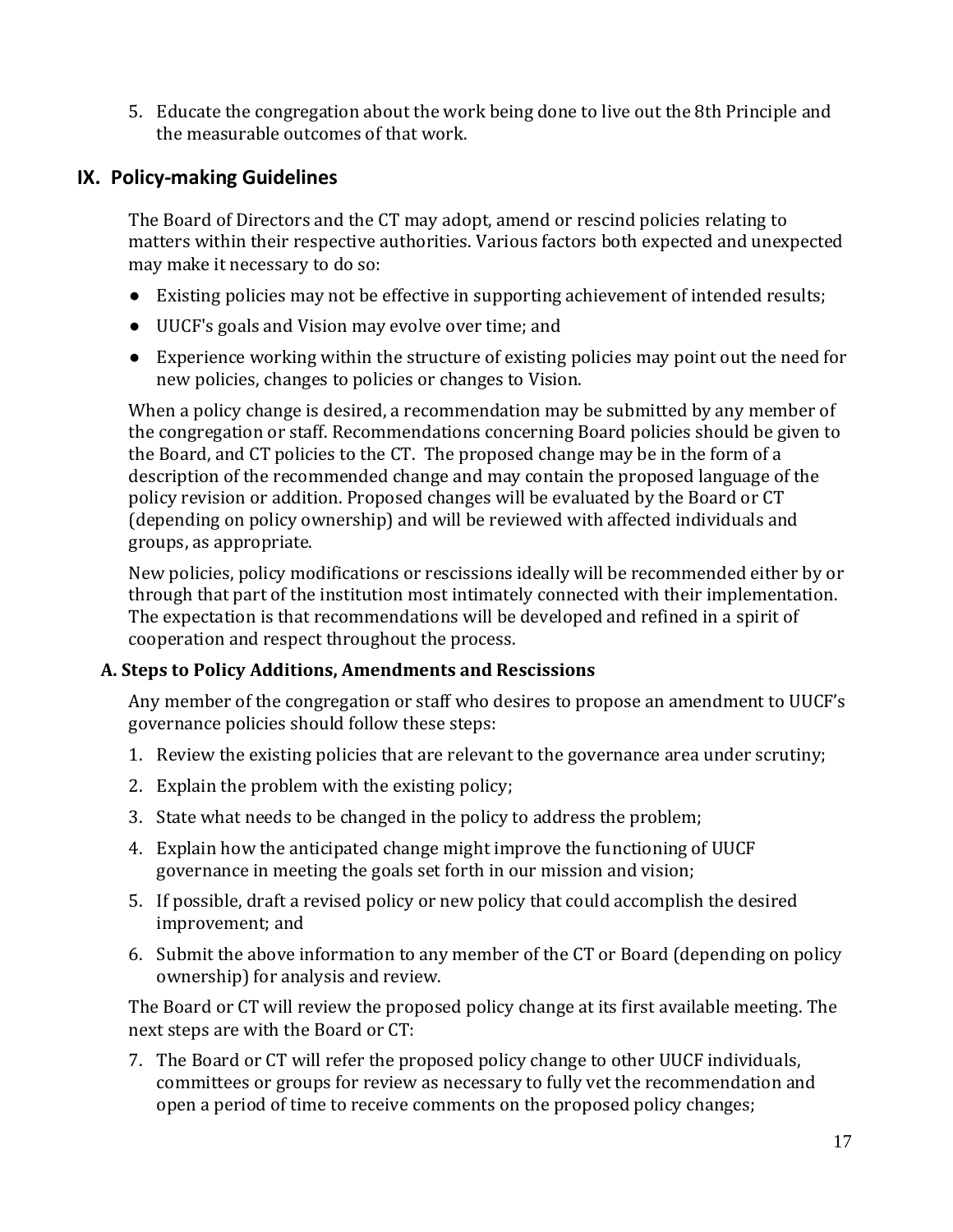- 8. The Board or CT will review how this change might affect other existing policies;
- 9. When the comment period is over, the Board or CT will make its decision concerning the proposed change;
- 10. The Board and CT will keep each other informed of proposed policy changes for information purposes; and
- 11. A Board or CT member will notify the individual or committee about its decision on the proposed policy.

If a similar policy change has been proposed within the last UUCF operational year, the Board or CT need not review it again so soon, unless circumstances have changed significantly. If the Board or CT declines to review the change due to such a timing issue, it shall nevertheless respond to the change originator with the facts of its recent review.

The Board or CT will communicate all policy changes to the congregation in a timely manner. All currently effective policies will be available on the UUCF Web site.

# **B. Change History**

A history of policy changes will be kept in the UUCF Governance Manual as an appendix.

# *Approved April 2022*